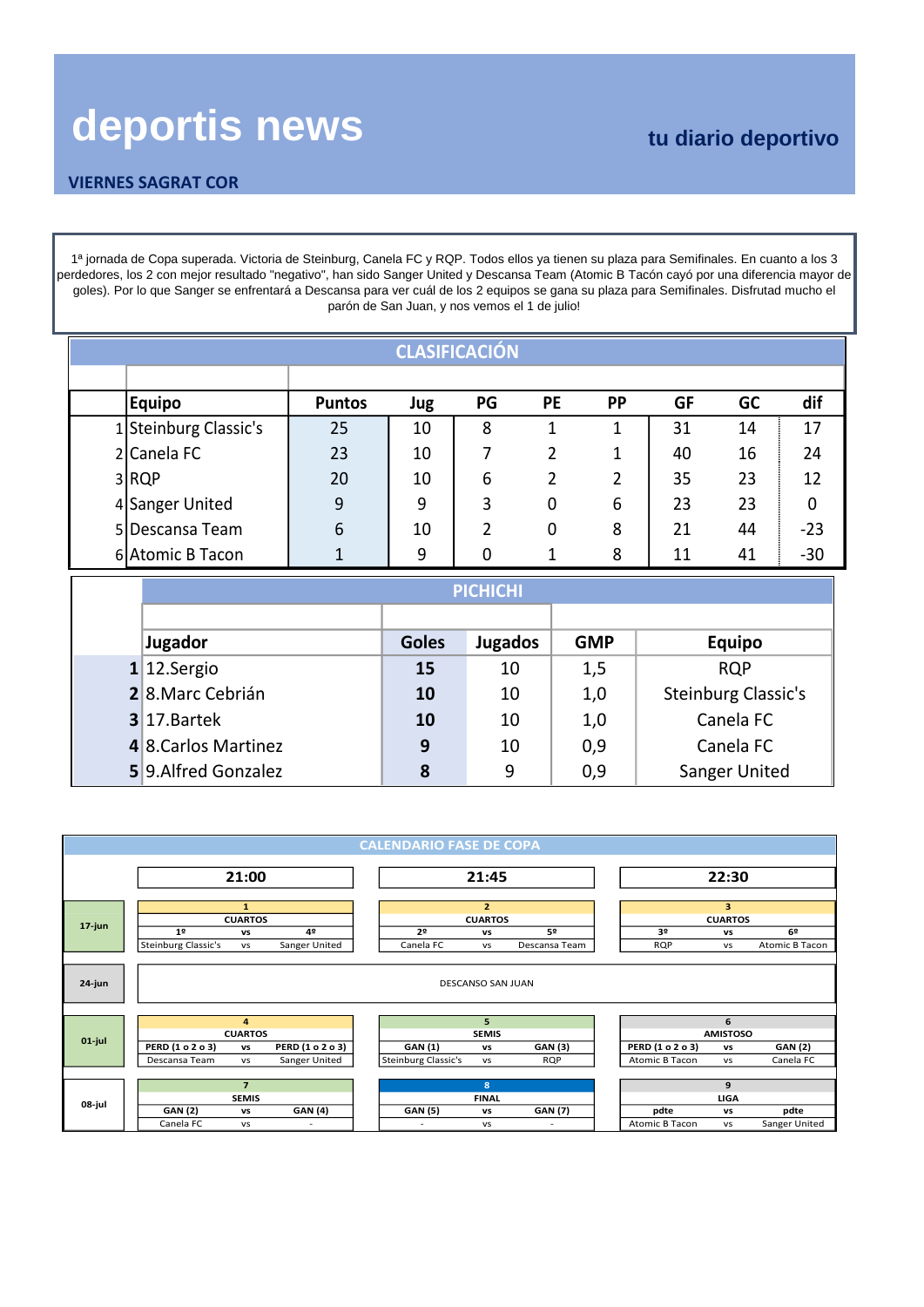### **VIERNES SAGRAT COR**

|           |            | Atomic B Tacon         | <b>VS</b> | Descansa Team  | 21:00          | $5 - 6$ |
|-----------|------------|------------------------|-----------|----------------|----------------|---------|
|           |            | Steinburg Classic's    | VS        | Canela FC      | 21:45          | 3 - 1   |
|           |            | <b>RQP</b>             | VS        | Sanger United  | 22:30          |         |
| Jornada 1 | 11/03/2022 |                        |           |                |                |         |
|           |            |                        |           |                |                |         |
|           |            |                        |           |                |                |         |
|           |            |                        |           |                |                |         |
|           |            |                        |           |                |                |         |
|           |            | Steinburg Classic's    |           | Sanger United  | 21:15          | $2 - 0$ |
|           |            | <b>RQP</b>             | VS        | Descansa Team  |                | 4 - 1   |
|           |            |                        | VS        |                | 22:00          |         |
|           |            | Atomic B Tacon         | VS        | Canela FC      | 22:45          | 0 - 6   |
| Jornada 2 | 18/03/2022 |                        |           |                |                |         |
|           |            |                        |           |                |                |         |
|           |            |                        |           |                |                |         |
|           |            |                        |           |                |                |         |
|           |            |                        |           |                | 21:00          | $0 - 5$ |
|           |            | Descansa Team          | VS        | Sanger United  |                |         |
|           |            | Steinburg Classic's    | VS        | Atomic B Tacon | 21:45<br>22:30 | 6 - 1   |
|           |            | Canela FC              | VS        | <b>RQP</b>     |                | 4 - 4   |
| Jornada 3 | 25/03/2022 |                        |           |                |                |         |
|           |            |                        |           |                |                |         |
|           |            |                        |           |                |                |         |
|           |            |                        |           |                |                |         |
|           |            | Descansa Team          | VS        | Canela FC      | 21:15          | $2 - 6$ |
|           |            | Atomic B Tacon         | VS        | Sanger United  | 22:00          | $1 - 3$ |
|           |            |                        |           |                |                | 6 - 1   |
| Jornada 4 | 01/04/2022 | Steinburg Classic's    | VS        | <b>RQP</b>     | 22:45          |         |
|           |            |                        |           |                |                |         |
|           |            |                        |           |                |                |         |
|           |            |                        |           |                |                |         |
|           |            |                        |           |                |                |         |
|           |            | Steinburg Classic's vs |           | Descansa Team  | 21:00          | $5 - 1$ |
|           |            | Atomic B Tacon         | <b>VS</b> | <b>RQP</b>     | 21:45          | 0 - 6   |
|           |            |                        | VS        | Canela FC      | 22:30          | 1 - 5   |
| Jornada 5 | 29/04/2022 | Sanger United          |           |                |                |         |
|           |            |                        |           |                |                |         |
|           |            |                        |           |                |                |         |
|           |            |                        |           |                |                |         |
|           |            |                        |           |                |                |         |
|           |            | <b>Atomic B Tacon</b>  | <b>VS</b> | Descansa Team  | 21:00          | 1 - 4   |
|           |            | Steinburg Classic's    | VS        | Canela FC      | 21:45          | 0 - 4   |
|           |            |                        |           |                |                |         |
| Jornada 6 | 06/05/2022 |                        |           |                |                |         |
|           |            |                        |           |                |                |         |
|           |            |                        |           |                |                |         |
|           |            |                        |           |                |                |         |
|           |            |                        |           |                |                |         |

CALENDARIO / RESULTADOS **CALENDARIO / RESULTADOS**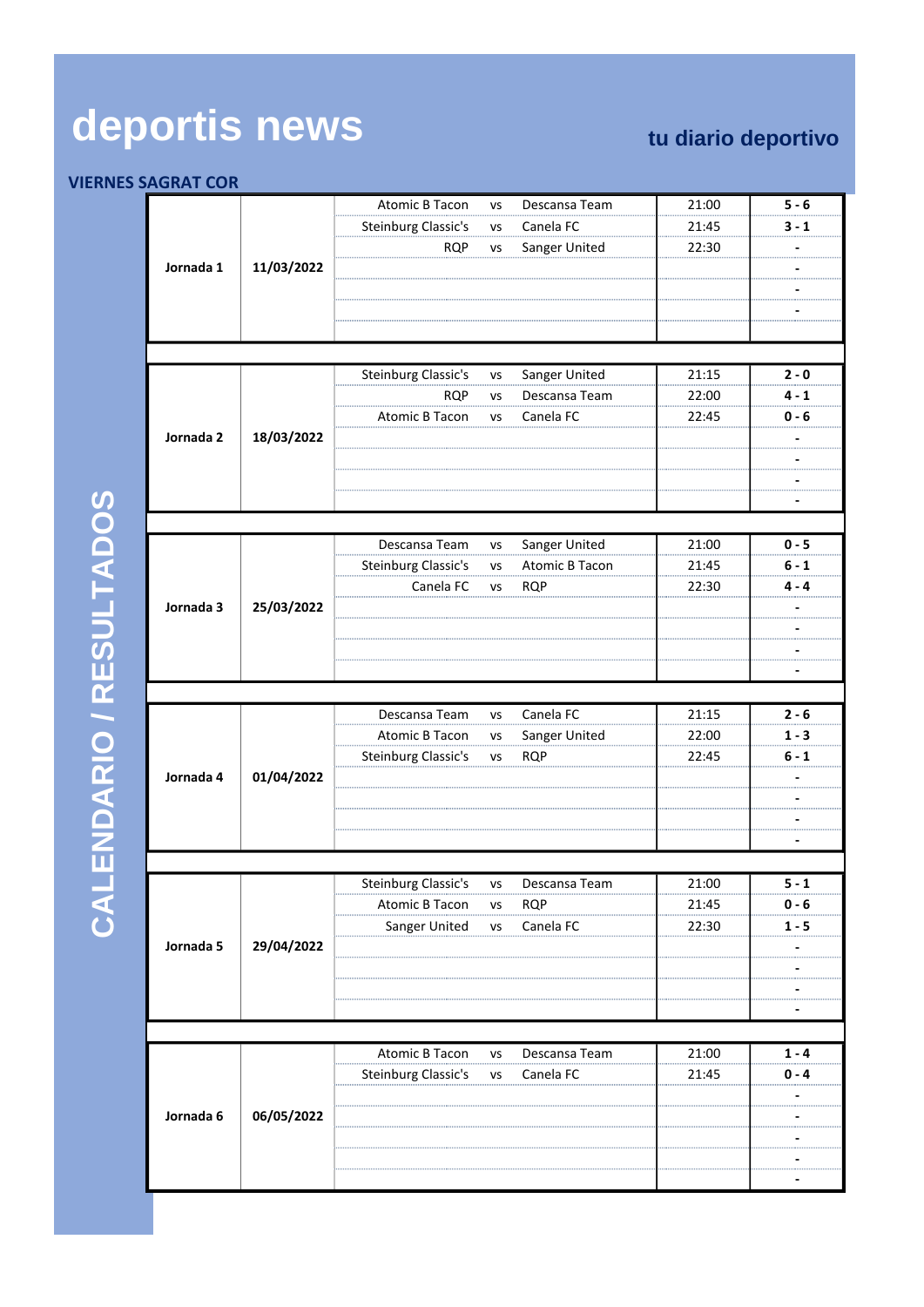### **VIERNES SAGRAT COR**

|                  |            |                                                  | vs        |                                | 21:15                                   | $3 - 2$               |
|------------------|------------|--------------------------------------------------|-----------|--------------------------------|-----------------------------------------|-----------------------|
|                  |            | Steinburg Classic's<br><b>RQP</b>                | <b>VS</b> | Sanger United<br>Descansa Team | 22:00                                   | 6 - 0                 |
|                  |            |                                                  |           |                                |                                         |                       |
|                  |            | Atomic B Tacon                                   | <b>VS</b> | Canela FC                      | 22:45                                   | 0 - 6                 |
| Jornada 7        | 13/05/2022 |                                                  |           |                                |                                         |                       |
|                  |            |                                                  |           |                                |                                         |                       |
|                  |            |                                                  |           |                                |                                         |                       |
|                  |            |                                                  |           |                                |                                         |                       |
|                  |            |                                                  |           |                                |                                         |                       |
|                  |            | Descansa Team                                    | VS        | Sanger United                  | 21:00                                   | $2 - 5$               |
|                  |            | Steinburg Classic's                              | <b>VS</b> | Atomic B Tacon                 | 21:45                                   | $1 - 1$               |
|                  |            | Canela FC                                        | <b>VS</b> | <b>RQP</b>                     | 22:30                                   | 2 - 2                 |
| Jornada 8        | 20/05/2022 |                                                  |           |                                |                                         |                       |
|                  |            |                                                  |           |                                |                                         |                       |
|                  |            |                                                  |           |                                |                                         |                       |
|                  |            |                                                  |           |                                |                                         |                       |
|                  |            |                                                  |           |                                |                                         |                       |
|                  |            |                                                  |           |                                |                                         |                       |
|                  |            | Descansa Team                                    | vs        | Canela FC                      | 21:00                                   | 3 - 4                 |
|                  |            |                                                  |           |                                |                                         |                       |
|                  |            | Steinburg Classic's                              | vs        | <b>RQP</b>                     | 22:30                                   | 2 - 1                 |
| Jornada 9        | 27/05/2022 |                                                  |           |                                |                                         |                       |
|                  |            |                                                  |           |                                |                                         |                       |
|                  |            |                                                  |           |                                |                                         |                       |
|                  |            |                                                  |           |                                |                                         |                       |
|                  |            |                                                  |           |                                |                                         |                       |
|                  |            | Sanger United                                    | <b>VS</b> | Canela FC                      | 21:00                                   | ,,,,,,,,,,,,,,,,,,,,, |
|                  |            | <b>Atomic B Tacon</b>                            | <b>VS</b> | <b>ROP</b>                     | 21:45<br>000000000000000000             | 2 - 3<br>             |
|                  |            | Steinburg Classic's                              | VS        | Descansa Team                  | 22:30                                   | 3 - 2                 |
| Jornada 10       | 03/06/2022 |                                                  |           |                                |                                         |                       |
|                  |            |                                                  |           |                                |                                         |                       |
|                  |            |                                                  |           |                                |                                         |                       |
|                  |            |                                                  |           |                                |                                         |                       |
|                  |            |                                                  |           |                                |                                         |                       |
|                  |            | <b>RQP</b>                                       | <b>VS</b> | Sanger United                  | 21:00                                   | $4 - 3$               |
|                  |            | ,,,,,,,,,,,,,,,,,,,,,,,,,,,,,,<br>Canela FC      | vs        | Sanger United                  | ,,,,,,,,,,,,,,,,,,,,,,,,,,,,,,<br>21:45 | 2 - 1                 |
|                  |            | Atomic B Tacon                                   | VS        | Sanger United                  | pdte                                    |                       |
| Jornada 11 /     | 10/06/2022 | <b>RQP</b>                                       | vs        | Sanger United                  | 21:00*                                  | 4 - 3                 |
| <b>Aplazados</b> |            |                                                  |           |                                |                                         |                       |
|                  |            |                                                  |           |                                |                                         |                       |
|                  |            |                                                  |           |                                |                                         |                       |
|                  |            |                                                  |           |                                |                                         |                       |
|                  |            |                                                  |           |                                |                                         |                       |
|                  |            | <b>Steinburg Classic's</b>                       | vs        | Sanger United                  | 21:00<br>                               | 2 - 0<br>             |
|                  |            | Canela FC                                        | VS<br>    | Descansa Team                  | 21:45<br>                               | 3 - 1                 |
|                  |            | <b>RQP</b><br>,,,,,,,,,,,,,,,,,,,,,,,,,,,,,,,,,, | vs        | Atomic B Tacon                 | 22:30<br>                               | 6 - 2                 |
| Copa Grupos 1    | 17/06/2022 |                                                  |           |                                |                                         |                       |
|                  |            |                                                  |           |                                |                                         |                       |
|                  |            |                                                  |           |                                |                                         |                       |
|                  |            |                                                  |           |                                |                                         |                       |

CALENDARIO / RESULTADOS **CALENDARIO / RESULTADOS**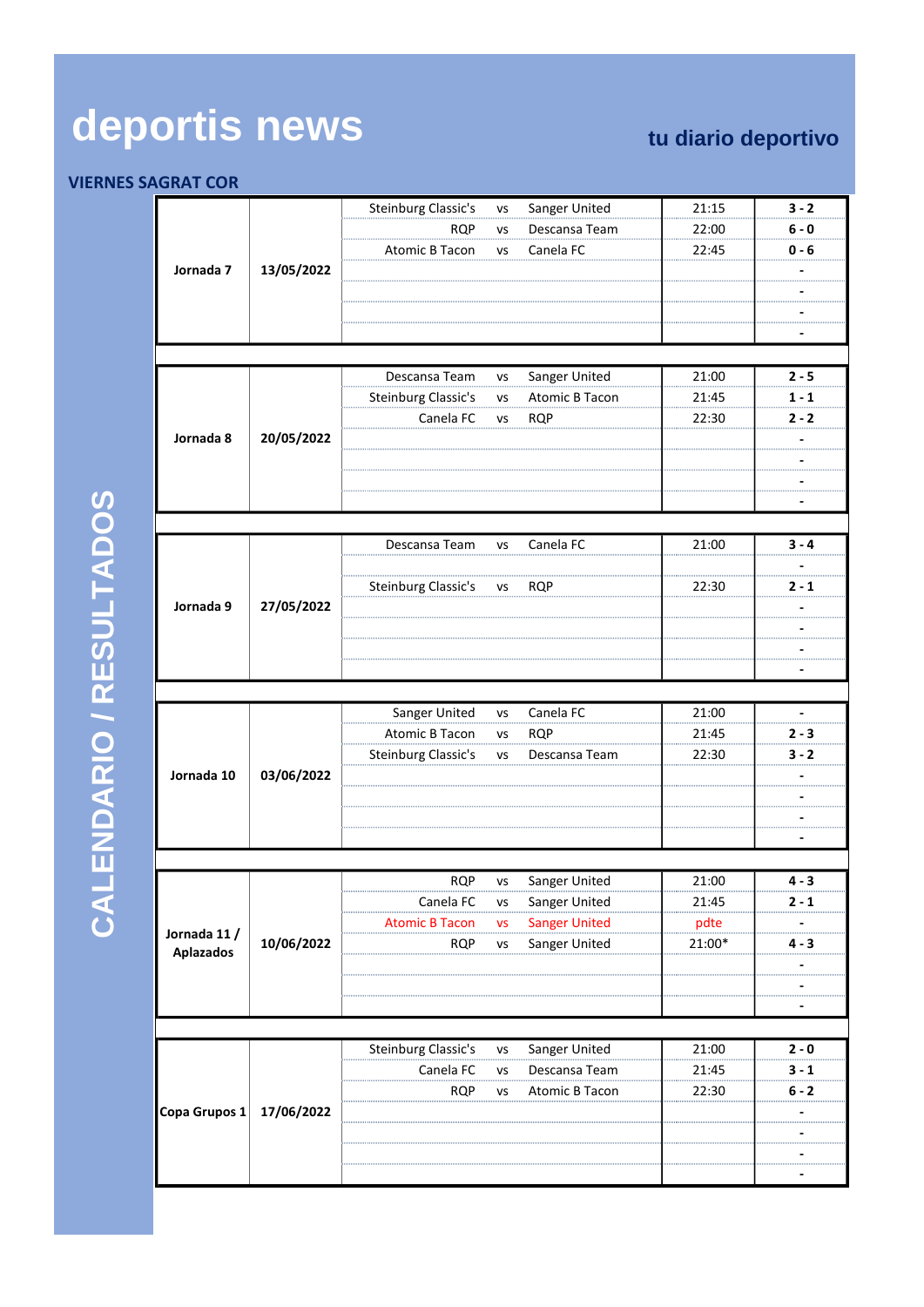|                          |            | Descansa Team              | <b>VS</b> | Sanger United | 21:00 |                                                                       |
|--------------------------|------------|----------------------------|-----------|---------------|-------|-----------------------------------------------------------------------|
|                          |            | <b>Steinburg Classic's</b> | vs        | <b>RQP</b>    | 21:45 |                                                                       |
|                          |            |                            |           |               |       |                                                                       |
|                          |            | <b>Atomic B Tacon</b>      | vs        | Canela FC     | 22:30 |                                                                       |
| Copa Grupos 2 01/07/2022 |            |                            |           |               |       |                                                                       |
|                          |            |                            |           |               |       | mmm                                                                   |
|                          |            |                            |           |               |       | ,,,,,,,,,,                                                            |
|                          |            |                            |           |               |       |                                                                       |
|                          |            |                            |           |               |       |                                                                       |
|                          |            |                            |           |               |       |                                                                       |
|                          |            |                            |           |               |       |                                                                       |
|                          |            |                            |           |               |       |                                                                       |
| Semis / Final            | 08/07/2022 |                            |           |               |       |                                                                       |
|                          |            |                            |           |               |       |                                                                       |
|                          |            |                            |           |               |       |                                                                       |
|                          |            |                            |           |               |       |                                                                       |
|                          |            |                            |           |               |       |                                                                       |
|                          |            |                            |           |               |       |                                                                       |
|                          |            |                            |           |               |       |                                                                       |
|                          |            |                            |           |               |       |                                                                       |
|                          |            |                            |           |               |       |                                                                       |
|                          |            |                            |           |               |       |                                                                       |
|                          |            |                            |           |               |       |                                                                       |
|                          |            |                            |           |               |       |                                                                       |
|                          |            |                            |           |               |       |                                                                       |
|                          |            |                            |           |               |       |                                                                       |
|                          |            |                            |           |               |       |                                                                       |
|                          |            |                            |           |               |       |                                                                       |
|                          |            |                            |           |               |       |                                                                       |
|                          |            |                            |           |               |       |                                                                       |
|                          |            |                            |           |               |       |                                                                       |
|                          |            |                            |           |               |       |                                                                       |
|                          |            |                            |           |               |       |                                                                       |
|                          |            |                            |           |               |       |                                                                       |
|                          |            |                            |           |               |       | $\overline{a}$                                                        |
|                          |            |                            |           |               |       |                                                                       |
|                          |            |                            |           |               |       |                                                                       |
|                          |            |                            |           |               |       |                                                                       |
|                          |            |                            |           |               |       |                                                                       |
|                          |            |                            |           |               |       |                                                                       |
|                          |            |                            |           |               |       |                                                                       |
|                          |            |                            |           |               |       |                                                                       |
|                          |            |                            |           |               |       |                                                                       |
|                          |            |                            |           |               |       |                                                                       |
|                          |            |                            |           |               |       |                                                                       |
|                          |            |                            |           |               |       |                                                                       |
|                          |            |                            |           |               |       |                                                                       |
|                          |            |                            |           |               |       | $\qquad \qquad \blacksquare$<br>,,,,,,,,,,,,,,,,,,,,,,,,,,,,,,,,,,,,, |
|                          |            |                            |           |               |       |                                                                       |
|                          |            |                            |           |               |       |                                                                       |
|                          |            |                            |           |               |       |                                                                       |
|                          |            |                            |           |               |       | $\overline{\phantom{a}}$                                              |
|                          |            |                            |           |               |       |                                                                       |
|                          |            |                            |           |               |       |                                                                       |
|                          |            |                            |           |               |       |                                                                       |
|                          |            |                            |           |               |       |                                                                       |
|                          |            |                            |           |               |       |                                                                       |
|                          |            |                            |           |               |       |                                                                       |
|                          |            |                            |           |               |       |                                                                       |
|                          |            |                            |           |               |       |                                                                       |
|                          |            |                            |           |               |       |                                                                       |
|                          |            |                            |           |               |       |                                                                       |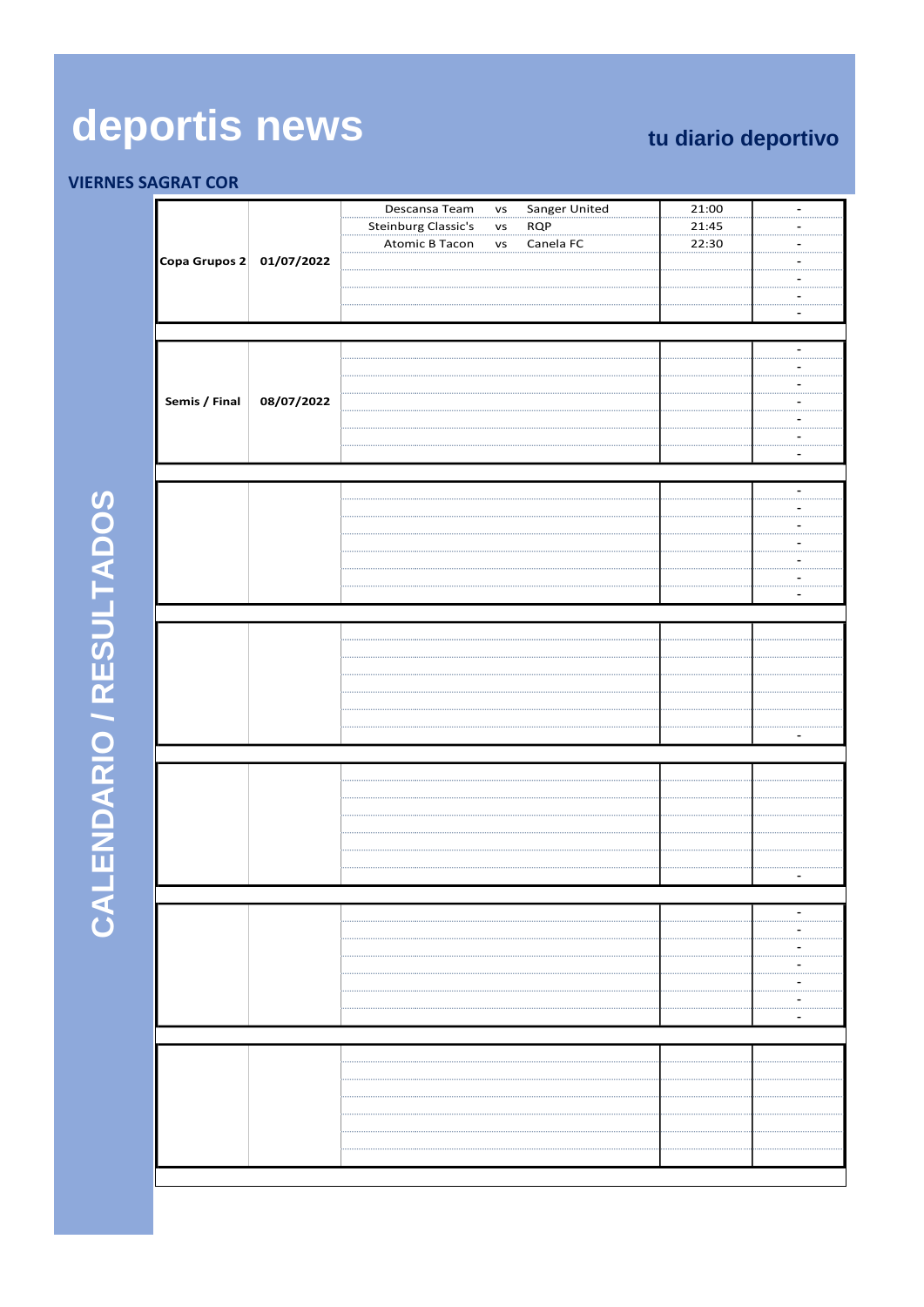|         |  | Jugador                                       | <b>Goles</b> | Jugados | <b>GMP</b>     | Equipo                     |
|---------|--|-----------------------------------------------|--------------|---------|----------------|----------------------------|
|         |  | 1 12.Sergio                                   | 15           | 10      | 1,5            | <b>RQP</b>                 |
|         |  | 28.Marc Cebrián                               | 10           | 10      | 1,0            | Steinburg Classic's        |
|         |  | $3$ 17. Bartek                                | 10           | 10      | 1,0            | Canela FC                  |
|         |  | 4 8. Carlos Martinez                          | 9            | 10      | 0,9            | Canela FC                  |
|         |  | 59.Alfred Gonzalez                            | 8            | 9       | 0,9            | Sanger United              |
|         |  | 6 23. Victor Ucelay                           | 6            | 9       | 0,7            | Sanger United              |
|         |  | 7 7. Oscar de Mariscal                        | 6            | 9       | 0,7            | Sanger United              |
|         |  | 8 .Diego                                      | 6            | 10      | 0,6            | Canela FC                  |
|         |  | 9 11. Fran Maldonado                          | 5            | 10      | 0,5            | <b>RQP</b>                 |
|         |  | 10 88. Marçal Navarro                         | 5            | 10      | 0,5            | Steinburg Classic's        |
| PICHICH |  | 11 21. Alberto Conesa                         | 5            | 10      | 0,5            | <b>RQP</b>                 |
|         |  | 12 10. David Llorca                           | 5            | 9       | 0,6            | <b>Atomic B Tacon</b>      |
|         |  | 13 10. Pablo Vidal                            | 5            | 10      | 0,5            | Steinburg Classic's        |
|         |  | 14 8.Sergi Sanchez                            | 5            | 10      | 0,5            | <b>RQP</b>                 |
|         |  | 15 <sup>3</sup> Temporal                      | 5            | 10      | 0,5            | Descansa Team              |
|         |  | 16 9.Pol Prat                                 | 4            | 10      | 0,4            | Steinburg Classic's        |
|         |  | $17$  1Temporal                               | 4            | 10      | 0,4            | Canela FC                  |
|         |  | 18 15. Luis Pérez                             | 4            | 10      | 0,4            | Descansa Team              |
|         |  | $19 6$ Temporal                               | З            | 10      | 0,3            | Steinburg Classic's        |
|         |  | 20 5.Jordi Velazquez                          | 3            | 10      | 0,3            | <b>RQP</b>                 |
|         |  | 21 14. Cristian Martin                        | 3            | 9       | 0,3            | <b>Atomic B Tacon</b>      |
|         |  | 22 .Oscar Dominguez                           | 3            | 10      | 0,3            | Canela FC                  |
|         |  | 23 9. Roberto Arredondo                       | З            | 10      | 0,3            | Descansa Team              |
|         |  | 24 21. Adrià Pascual                          | 2            | 10      | 0,2            | Steinburg Classic's        |
|         |  | 25 8.Jahn Carlo Adao                          | $\mathbf{2}$ | 9       | 0,2            | Sanger United              |
|         |  | Jugador                                       |              | Jugón   | <b>Jugados</b> | <b>Equipo</b>              |
|         |  |                                               |              |         |                |                            |
|         |  | 18. Carlos Martinez                           |              | 19      | 10             | Canela FC                  |
|         |  | 2 12.Sergio                                   |              | 13      | 10             | <b>RQP</b>                 |
|         |  | 3 8.Sergi Sanchez                             |              | 10      | 10             | <b>RQP</b>                 |
|         |  | 4.Diego                                       |              | 10      | 10             | Canela FC                  |
|         |  | 59.Alfred Gonzalez                            |              | 9       | 9              | Sanger United              |
|         |  | 6 6. Aitor Calero                             |              | 9       | 10             | Descansa Team              |
|         |  | 788. Marçal Navarro                           |              | 8       | 10             | Steinburg Classic's        |
|         |  | 8 79. Miquel Taverna                          |              | 6       | 9              | <b>Atomic B Tacon</b>      |
|         |  | 9 10. David Llorca                            |              | 6       | 9              | <b>Atomic B Tacon</b>      |
|         |  | 10 1. Carlos Llabres                          |              | 6       | 9              | Sanger United              |
|         |  | 11 21. Adrià Pascual                          |              | 5       | 10             | <b>Steinburg Classic's</b> |
|         |  | 12 10. Pablo Vidal                            |              | 5       | 10             | Steinburg Classic's        |
|         |  | 13 7. Oscar de Mariscal                       |              | 5       | 9              | Sanger United              |
|         |  | 14 5. Oscar Delgado                           |              | 5       | 9              | Sanger United              |
| JUGÓN   |  | 15 8. Marc Cebrián                            |              | 5       | 10             | Steinburg Classic's        |
|         |  | 16 23. Victor Ucelay                          |              | 5       | 9              | Sanger United              |
|         |  | $17$ 9.Pol Prat                               |              | 5       | 10             | Steinburg Classic's        |
|         |  | 18 21. Alberto Conesa                         |              | 5       | 10             | <b>RQP</b>                 |
|         |  | 19 7. Nicolas Garcia                          |              | 5       | 10             | Canela FC                  |
|         |  | 20 7. Carles Martim                           |              | 5       | 10<br>10       | Descansa Team              |
|         |  | 21 5.Jordi Velazquez<br>22 11. Fran Maldonado |              | 5<br>3  |                | <b>RQP</b><br><b>RQP</b>   |
|         |  | 23 14. Cristian Martin                        |              | 3       | 10<br>9        | <b>Atomic B Tacon</b>      |
|         |  | 24 13. Raul Gonzalez                          |              | 3       | 10             | Descansa Team              |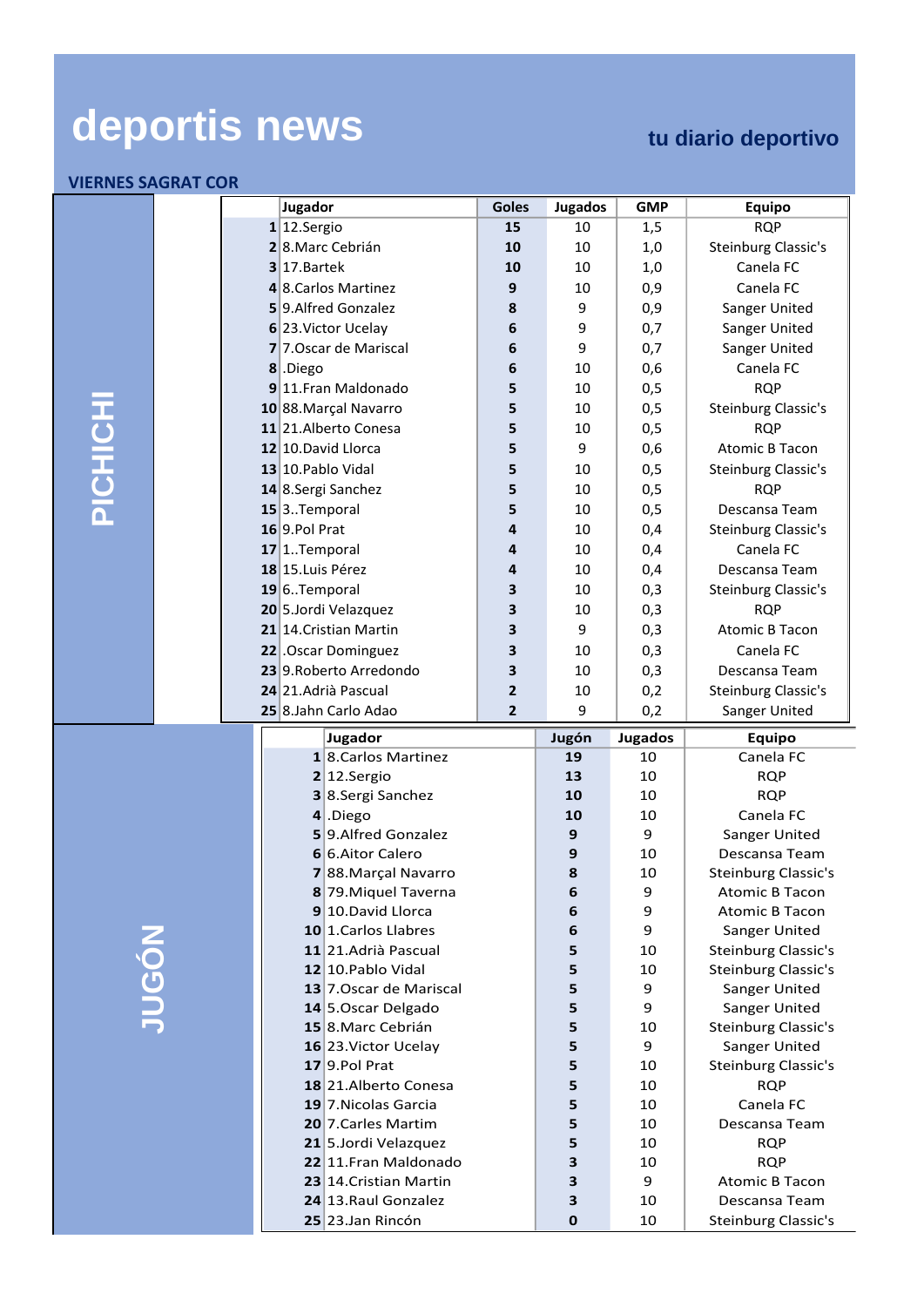| ILINNEJ JAUNAT CUN |                          |                         | Jugador                                     |                         | <b>Pase Gol</b>                |       | <b>Jugados</b> |                 | <b>PMP</b> |            | Equipo                           |       |
|--------------------|--------------------------|-------------------------|---------------------------------------------|-------------------------|--------------------------------|-------|----------------|-----------------|------------|------------|----------------------------------|-------|
|                    |                          |                         |                                             | 1 11. Fran Maldonado    | 11                             |       | 10             |                 | 1,1        |            | <b>RQP</b>                       |       |
|                    |                          |                         |                                             | 2 8. Carlos Martinez    | 11                             |       | 10             |                 | 1,1        |            | Canela FC                        |       |
|                    |                          |                         |                                             | 3 8.Sergi Sanchez       | 6                              |       | 10             |                 | 0,6        |            | <b>RQP</b>                       |       |
|                    |                          |                         |                                             | 4 9. Alfred Gonzalez    | 6                              |       | 9              |                 | 0,7        |            | Sanger United                    |       |
|                    |                          |                         | 5 10. Pablo Vidal                           |                         | 6                              |       | 10             |                 | 0,6        |            | Steinburg Classic's              |       |
|                    |                          |                         |                                             | 6 88. Marçal Navarro    | 5                              |       | 10             |                 | 0,5        |            | Steinburg Classic's              |       |
|                    |                          |                         | 78. Marc Cebrián                            |                         | 5                              |       | 10             |                 | 0,5        |            | Steinburg Classic's              |       |
|                    |                          |                         |                                             | 8 9. Guillermo Gonzalez | 5                              |       | 10             |                 | 0,5        |            | Canela FC                        |       |
|                    |                          |                         | $9$ .Diego                                  |                         | 5                              |       | 10             |                 | 0,5        |            | Canela FC                        |       |
|                    |                          |                         | $10$ <sup>3</sup> Temporal                  |                         | $\overline{\mathbf{4}}$        |       | 10             |                 | 0,4        |            | Descansa Team                    |       |
|                    |                          |                         |                                             | 11 14. Cristian Martin  | 4                              |       | 9              |                 | 0,4        |            | <b>Atomic B Tacon</b>            |       |
|                    |                          |                         |                                             | 12 5. Oscar Delgado     | 3                              |       | 9              |                 | 0,3        |            | Sanger United                    |       |
| PASES DE GOI       |                          |                         |                                             | 13 5.Jordi Velazquez    | 3                              |       | 10             |                 | 0,3        |            | <b>RQP</b>                       |       |
|                    |                          |                         | $14$ <sup>4</sup> Temporal                  |                         | 3                              |       | 9              |                 | 0,3        |            | Sanger United                    |       |
|                    |                          |                         | $15$ 12. Sergio                             |                         | 3                              |       | 10             |                 | 0,3        |            | <b>RQP</b>                       |       |
|                    |                          |                         |                                             | 16 15. Ferran Carles    | 3                              |       | 10             |                 | 0,3        |            | <b>RQP</b>                       |       |
|                    |                          |                         | $17$  1Temporal                             |                         | $\overline{\mathbf{3}}$        |       | 10             |                 | 0,3        |            | Canela FC                        |       |
|                    |                          |                         |                                             | 18 7. Nicolas Garcia    | 3                              |       | 10             |                 | 0,3        |            | Canela FC                        |       |
|                    |                          |                         |                                             | 19 9. Roberto Arredondo | 3                              |       | 10             |                 | 0,3        |            | Descansa Team                    |       |
|                    |                          |                         |                                             | 20 23. Victor Ucelay    | $\mathbf{2}$                   |       | 9              |                 | 0,2        |            | Sanger United                    |       |
|                    |                          |                         |                                             | 21 21. Adrià Pascual    | $\overline{2}$                 |       | 10             |                 | 0,2        |            | Steinburg Classic's              |       |
|                    |                          |                         | $22$  17.Bartek                             | 23 7. Oscar de Mariscal | $\mathbf{2}$<br>$\overline{2}$ |       | 10<br>9        |                 | 0,2        |            | Canela FC                        |       |
|                    |                          |                         |                                             |                         | $\overline{2}$                 |       |                |                 | 0,2<br>0,2 |            | Sanger United                    |       |
|                    |                          |                         | 25 10. Riki Boo                             | 24 5. Josep Armengol    | $\overline{2}$                 |       |                | 10<br>10<br>0,2 |            |            | Steinburg Classic's<br>Canela FC |       |
|                    |                          |                         |                                             | <b>TARJETAS</b>         |                                |       |                |                 |            |            |                                  |       |
|                    |                          |                         |                                             |                         |                                |       |                |                 |            |            | <b>NÚMERO DE FALTAS</b>          |       |
|                    |                          |                         |                                             | Jugador                 |                                | Total |                |                 |            |            | Equipo                           | Total |
|                    |                          |                         |                                             | 18. Carlos Martinez     |                                |       | $\overline{2}$ |                 |            |            |                                  |       |
|                    |                          |                         |                                             | 2 13. Miguel Puñet      |                                |       | $\mathbf{1}$   | $\mathbf{1}$    |            |            | Sanger United                    | 15    |
|                    |                          |                         |                                             | 388. Marçal Navarro     |                                |       | $\mathbf 1$    | 2               |            |            | <b>Atomic B Tacon</b>            | 18    |
|                    |                          |                         |                                             | 4 1. Temporal           |                                |       | $\mathbf{1}$   | 3               |            |            | Descansa Team                    | 19    |
|                    |                          |                         |                                             | 5 20. Andrei Adao       |                                |       | 1              | 4               |            | <b>RQP</b> |                                  | 21    |
|                    |                          |                         |                                             | 6 4. Temporal           |                                |       | 1              | 5               |            |            | Canela FC                        | 30    |
|                    |                          |                         |                                             | 79.Pol Prat             |                                |       | 1              | 6               |            |            | Steinburg Classic's              | 36    |
|                    |                          |                         |                                             | 8 2.Jordi Alimany       |                                |       | 1              | 7               |            |            |                                  |       |
|                    |                          |                         |                                             | 9 10. Riki Boo          |                                |       | 1              | 8               |            |            |                                  |       |
|                    |                          |                         |                                             | $10$ .Diego             |                                |       | 0              | 9               |            |            |                                  |       |
|                    |                          |                         |                                             | 11 21. Adrià Pascual    |                                |       | 0              | 10              |            |            |                                  |       |
| <b>FAIR PLAY</b>   |                          |                         |                                             | 12 11. Fran Maldonado   |                                |       | 0              |                 |            |            |                                  |       |
|                    |                          |                         |                                             |                         |                                |       | 0              |                 |            |            |                                  |       |
|                    |                          |                         | 13 9. Christian Escrig<br>14 6. Aritz Lopez |                         |                                |       | 0              |                 |            |            |                                  |       |
|                    |                          | 15 7. Oscar de Mariscal |                                             |                         |                                |       | 0              |                 |            |            |                                  |       |
|                    | $16$  2Temporal          |                         |                                             |                         |                                |       | 0              |                 |            |            |                                  |       |
|                    | 17 4. Collin Dexter Adao |                         |                                             |                         |                                |       | 0              |                 |            |            |                                  |       |
|                    | 18 1.Jorge Giraldo       |                         |                                             |                         |                                |       | 0              |                 |            |            |                                  |       |
|                    |                          |                         |                                             | 19 9. Alfred Gonzalez   |                                |       | 0              |                 |            |            |                                  |       |
|                    |                          |                         |                                             | 20 5.Daniel Ruiz        |                                |       | $\mathbf{O}$   |                 |            |            |                                  |       |
|                    |                          |                         |                                             |                         |                                |       |                |                 |            |            |                                  |       |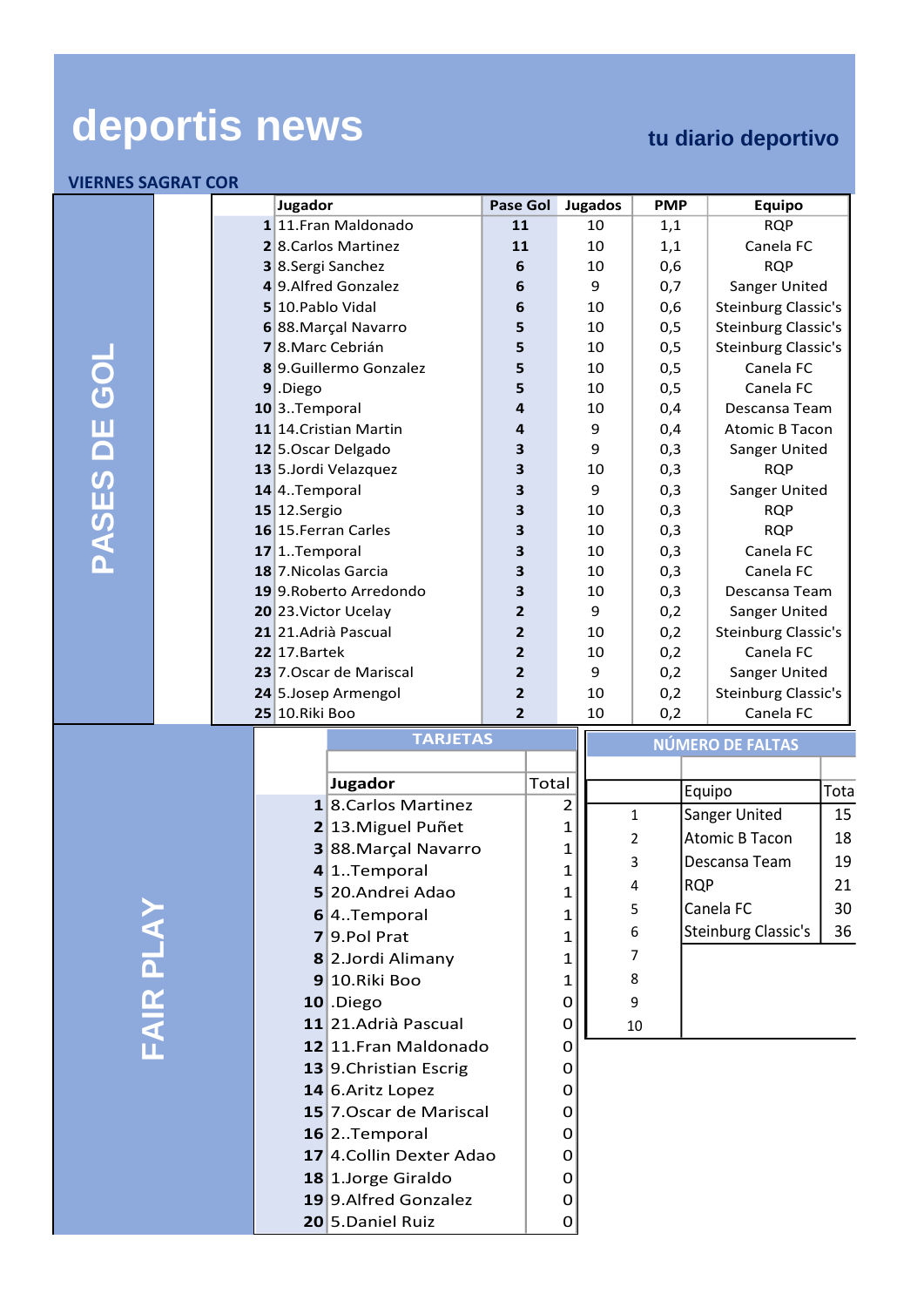| <b>EQUIPO</b> | <b>POS</b>     | GF. | GC.       | <b>FAIR PLAY</b> | <b>JUGADORES</b>         | <b>GOLES</b>               | <b>PASES</b>                     | <b>JUGÓN</b>                 | <b>TARJ</b>       |                                                    |                   |
|---------------|----------------|-----|-----------|------------------|--------------------------|----------------------------|----------------------------------|------------------------------|-------------------|----------------------------------------------------|-------------------|
|               |                |     |           |                  | 5.Luis Estrada           |                            | $\Omega$                         | $\mathbf{0}$                 | 0                 | <b>SU JUGÓN ES</b>                                 |                   |
|               |                |     |           |                  | 2.Jordi Alimany          | 0                          |                                  | $\Omega$                     | 1                 |                                                    |                   |
|               |                |     |           |                  | 8.Carlos Martinez        | 9                          | 11                               | 19                           | $\overline{2}$    | <b>8.Carlos Martinez</b>                           |                   |
|               |                |     |           |                  | 13. Miguel Puñet         | 1                          | $\mathbf 0$                      | $\mathbf{0}$                 | $\overline{1}$    |                                                    |                   |
|               |                |     |           |                  | 9.Guillermo Gonzale      | 1                          | 5                                | $\Omega$                     | $\Omega$          | <b>SU PICHICHI ES</b>                              |                   |
|               |                |     |           |                  | 69. Bruno Iglesias       | $\mathbf{0}$               | 0                                | $\mathbf{0}$                 | $\mathbf{0}$      |                                                    |                   |
|               | $\overline{2}$ | 40  | 16        | 5                | 7. Nicolas Garcia        | $\overline{2}$             | 3                                | 5                            | $\mathbf{0}$      | 17.Bartek                                          |                   |
|               |                |     |           |                  | .Diego                   | 6                          | 5                                | 10                           | $\mathbf{0}$      |                                                    |                   |
|               |                |     |           |                  | 17.Bartek<br>10.Riki Boo | 10<br>$\overline{2}$       | $\overline{2}$<br>$\overline{2}$ | $\mathbf{0}$<br>$\mathbf{0}$ | $\mathbf{0}$<br>x | <b>SU MEJOR PASADOR ES</b>                         |                   |
|               |                |     |           |                  | Ton Vizuete              | 1                          |                                  | $\Omega$                     | $\mathbf{0}$      |                                                    |                   |
|               |                |     |           |                  | .Oscar Dominguez         | 3                          |                                  | $\mathbf{0}$                 | $\mathbf{0}$      | <b>8.Carlos Martinez</b>                           |                   |
| Canela FC     |                |     |           |                  | 1Temporal                | $\overline{4}$             | 3                                | $\mathbf{0}$                 | ×                 |                                                    |                   |
|               |                |     |           |                  |                          |                            |                                  |                              |                   |                                                    |                   |
|               |                |     |           |                  |                          | L/C                        | <b>JORNADA</b>                   | <b>FECHA</b>                 | <b>HORA</b>       | <b>PARTIDOS</b>                                    | <b>RES</b>        |
|               |                |     |           |                  |                          | <b>LIGA</b>                |                                  | 11/03/2022                   | 21:45             | Steinburg Classic's Canela FC                      | $3 - 1$           |
|               |                |     |           |                  |                          | <b>LIGA</b>                | $\overline{2}$                   | 18/03/2022                   | 22:45             | Atomic B Tacon Canela FC                           | $0 - 6$           |
|               |                |     |           |                  |                          | <b>LIGA</b>                | 3                                | 25/03/2022                   | 22:30             | Canela FC ROP                                      | $4 - 4$           |
|               |                |     |           |                  |                          | <b>LIGA</b>                | $\overline{4}$                   | 01/04/2022                   | 21:15             | Descansa Team Canela FC                            | $2 - 6$           |
|               |                |     |           |                  |                          | <b>LIGA</b>                | 5                                | 29/04/2022                   | 22:30             | Sanger United Canela FC                            | $1 - 5$           |
|               |                |     |           |                  |                          | <b>LIGA</b>                | 6                                | 06/05/2022                   | 21:45             | Steinburg Classic's Canela FC                      | $0 - 4$           |
|               |                |     | Canela FC |                  |                          | <b>LIGA</b>                | $\overline{7}$                   | 13/05/2022                   | 22:45             | Atomic B Tacon Canela FC                           | $0 - 6$           |
|               |                |     |           |                  |                          | <b>LIGA</b>                | 8                                | 20/05/2022                   | 22:30             | Canela FC RQP                                      | $2 - 2$           |
|               |                |     |           |                  |                          | <b>LIGA</b><br><b>LIGA</b> | 9<br>10                          | 27/05/2022<br>03/06/2022     | 21:00<br>21:00    | Descansa Team Canela FC<br>Sanger United Canela FC | $3 - 4$           |
|               |                |     |           |                  |                          | <b>LIGA</b>                | 11                               | 10/06/2022                   | 21:45             | Canela FC Sanger United                            | $\sim$<br>$2 - 1$ |
|               |                |     |           |                  |                          |                            |                                  |                              |                   |                                                    |                   |
|               |                |     |           |                  |                          |                            |                                  |                              |                   |                                                    |                   |
|               |                |     |           |                  |                          |                            |                                  |                              |                   |                                                    |                   |
|               |                |     |           |                  |                          |                            |                                  |                              |                   |                                                    |                   |

| <b>EQUIPO</b> | <b>POS</b> | <b>GF</b> | GC.                   | <b>FAIR PLAY</b> | <b>JUGADORES</b>                    | <b>GOLES</b>                 | <b>PASES</b>             | <b>JUGÓN</b>         | <b>TARJ</b>                 |                                    |            |
|---------------|------------|-----------|-----------------------|------------------|-------------------------------------|------------------------------|--------------------------|----------------------|-----------------------------|------------------------------------|------------|
|               |            |           |                       |                  | 14. Cristian Martin                 | 3                            | $\overline{4}$           | 3                    | $\mathbf{0}$                | <b>SU JUGÓN ES</b>                 |            |
|               |            |           |                       |                  | 4.Jordi Llobera                     |                              | $\Omega$                 | $\Omega$             | $\mathbf{0}$                |                                    |            |
|               |            |           |                       |                  | x.Carles Petanca<br>15. Enric Tomas | $\mathbf{0}$<br>$\mathbf{0}$ | $\mathbf{0}$<br>$\Omega$ | $\Omega$<br>$\Omega$ | $\mathbf 0$<br>$\mathbf{0}$ | 79. Miquel Taverna                 |            |
|               |            |           |                       |                  | 79. Miquel Taverna                  | $\overline{1}$               |                          | 6                    | 0                           |                                    |            |
|               |            |           |                       |                  | 13.Axel Bunge                       | $\mathbf{0}$                 | $\mathbf{0}$             | $\Omega$             | $\mathbf{0}$                | <b>SU PICHICHI ES</b>              |            |
|               | 6          | 11        | 41                    | $\overline{2}$   | 10.David Llorca                     | 5                            | $\overline{2}$           | 6                    | $\mathbf 0$                 |                                    |            |
|               |            |           |                       |                  | x.Axel Martos                       | $\mathbf{0}$                 |                          | $\Omega$             | $\mathbf{0}$                | <b>10.David Llorca</b>             |            |
|               |            |           |                       |                  | x.lan Bachs                         | $\mathbf{0}$                 |                          | $\mathbf{0}$         | $\mathbf{0}$                | <b>SU MEJOR PASADOR ES</b>         |            |
|               |            |           |                       |                  |                                     |                              |                          |                      |                             |                                    |            |
| Tacon         |            |           |                       |                  |                                     |                              |                          |                      |                             | <b>14. Cristian Martin</b>         |            |
|               |            |           |                       |                  | 2Temporal                           | $\mathbf{0}$                 |                          | $\mathbf{0}$         | $\mathbf{0}$                |                                    |            |
| $\mathbf{m}$  |            |           |                       |                  |                                     | L/C                          | <b>JORNADA</b>           | <b>FECHA</b>         | <b>HORA</b>                 | <b>PARTIDOS</b>                    | <b>RES</b> |
|               |            |           |                       |                  |                                     | <b>LIGA</b>                  |                          | 11/03/2022           | 21:00                       | Atomic B Tacon Descansa Team       | $5 - 6$    |
| Atomic        |            |           |                       |                  |                                     | <b>LIGA</b>                  | $\overline{2}$           | 18/03/2022           | 22:45                       | Atomic B Tacon Canela FC           | $0 - 6$    |
|               |            |           |                       |                  |                                     | <b>LIGA</b>                  | 3                        | 25/03/2022           | 21:45                       | Steinburg Classic's Atomic B Tacon | $6 - 1$    |
|               |            |           |                       |                  |                                     | <b>LIGA</b>                  | $\overline{4}$           | 01/04/2022           | 22:00                       | Atomic B Tacon Sanger United       | $1 - 3$    |
|               |            |           |                       |                  |                                     | <b>LIGA</b>                  | 5                        | 29/04/2022           | 21:45                       | Atomic B Tacon RQP                 | $0 - 6$    |
|               |            |           |                       |                  |                                     | <b>LIGA</b>                  | 6                        | 06/05/2022           | 21:00                       | Atomic B Tacon Descansa Team       | $1 - 4$    |
|               |            |           | <b>Atomic B Tacon</b> |                  |                                     | <b>LIGA</b>                  | $\overline{7}$           | 13/05/2022           | 22:45                       | Atomic B Tacon Canela FC           | $0 - 6$    |
|               |            |           |                       |                  |                                     | <b>LIGA</b>                  | 8                        | 20/05/2022           | 21:45                       | Steinburg Classic's Atomic B Tacon | $1 - 1$    |
|               |            |           |                       |                  |                                     | <b>LIGA</b>                  | 10                       | 03/06/2022           | 21:45                       | Atomic B Tacon RQP                 | $2 - 3$    |
|               |            |           |                       |                  |                                     | <b>LIGA</b>                  | 11                       | 10/06/2022           | pdte                        | Atomic B Tacon Sanger United       | $\sim$     |
|               |            |           |                       |                  |                                     |                              |                          |                      |                             |                                    |            |
|               |            |           |                       |                  |                                     |                              |                          |                      |                             |                                    |            |
|               |            |           |                       |                  |                                     |                              |                          |                      |                             |                                    |            |
|               |            |           |                       |                  |                                     |                              |                          |                      |                             |                                    |            |
|               |            |           |                       |                  |                                     |                              |                          |                      |                             |                                    |            |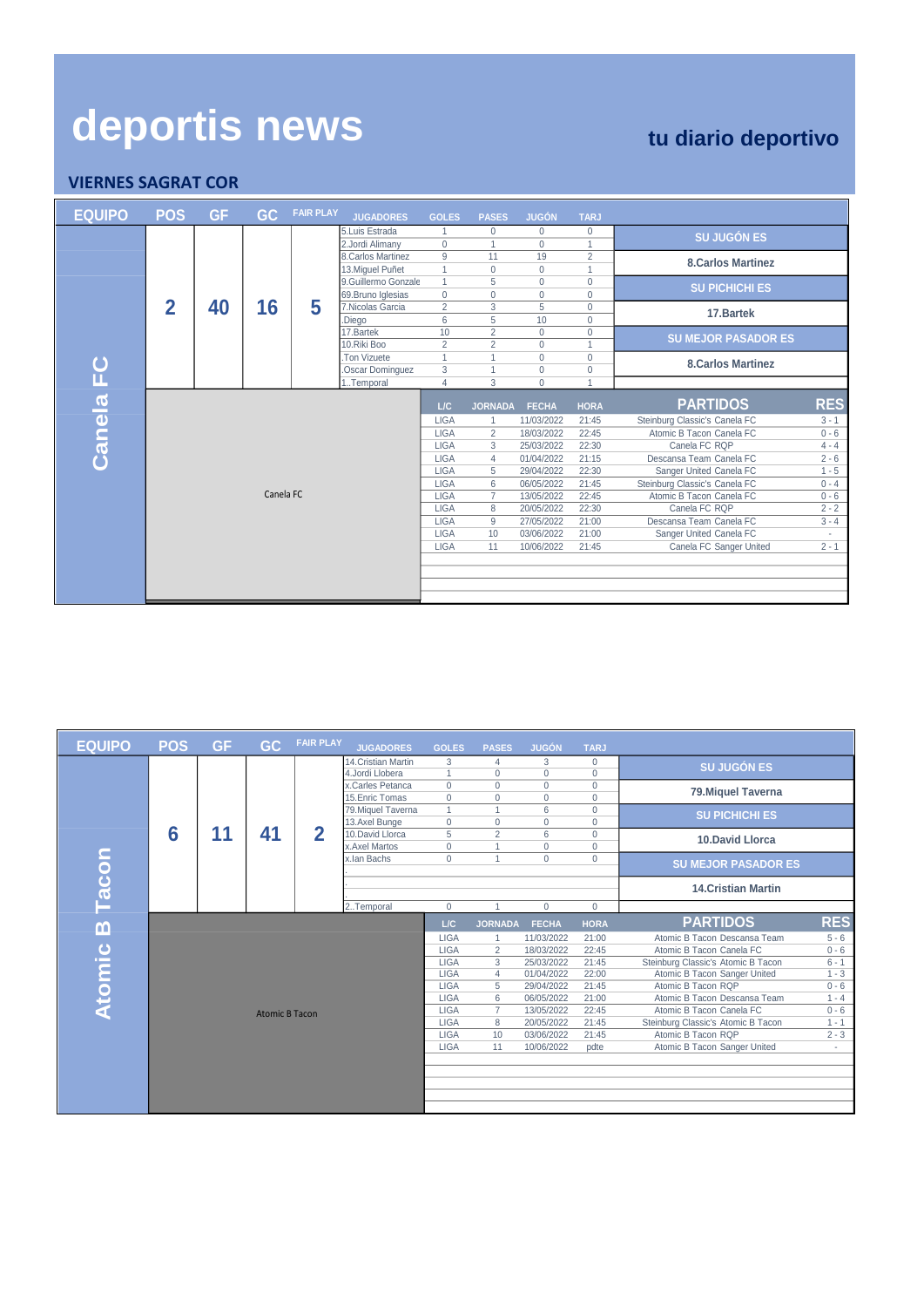| deportis news<br><b>VIERNES SAGRAT COR</b> |            |           |               |                  |                                          |                                |                                |                          |                          | tu diario deportivo                                    |                    |
|--------------------------------------------|------------|-----------|---------------|------------------|------------------------------------------|--------------------------------|--------------------------------|--------------------------|--------------------------|--------------------------------------------------------|--------------------|
| <b>EQUIPO</b>                              | <b>POS</b> | <b>GF</b> | GC            | <b>FAIR PLAY</b> | <b>JUGADORES</b>                         | <b>GOLES</b>                   | <b>PASES</b>                   | <b>JUGÓN</b>             | <b>TARJ</b>              |                                                        |                    |
|                                            |            |           |               |                  | 2. Alex Tellez<br>3. David Rodriguez     | $\mathbf{0}$<br>$\Omega$       | $\overline{1}$<br>$\Omega$     | $\mathbf{0}$<br>$\Omega$ | $\mathbf{0}$<br>$\Omega$ | <b>SU JUGÓN ES</b>                                     |                    |
|                                            |            |           |               |                  | 5. Albert Dulcet<br>6. Aitor Calero      | $\mathbf{0}$<br>$\overline{2}$ | $\Omega$<br>$\overline{2}$     | $\Omega$<br>9            | $\mathbf{0}$<br>$\Omega$ | <b>6.Aitor Calero</b>                                  |                    |
|                                            |            |           |               |                  | 7. Carles Martim<br>9. Roberto Arredondo | 2<br>3                         | $\mathbf{1}$<br>3              | 5<br>$\Omega$            | $\mathbf{0}$<br>$\Omega$ | <b>SU PICHICHI ES</b>                                  |                    |
|                                            | 5          | 21        | 44            | 3                | 12. Flavio Heer<br>13. Raul Gonzalez     | $\mathbf{0}$<br>$\overline{2}$ | $\mathbf{0}$                   | $\mathbf 0$<br>3         | $\mathbf{0}$<br>$\Omega$ | 3Temporal                                              |                    |
|                                            |            |           |               |                  | 14. Cristian Domingu<br>15.Luis Pérez    | $\mathbf{1}$<br>$\overline{4}$ | $\mathbf{0}$<br>$\overline{2}$ | $\Omega$<br>$\Omega$     | $\mathbf 0$<br>$\Omega$  | <b>SU MEJOR PASADOR ES</b>                             |                    |
| Descansa Team                              |            |           |               |                  |                                          |                                |                                |                          |                          | 3Temporal                                              |                    |
|                                            |            |           |               |                  | 3Temporal                                | 5                              | $\overline{4}$                 | $\overline{0}$           | $\Omega$                 |                                                        |                    |
|                                            |            |           |               |                  |                                          | L/C                            | <b>JORNADA</b>                 | <b>FECHA</b>             | <b>HORA</b>              | <b>PARTIDOS</b>                                        | <b>RES</b>         |
|                                            |            |           |               |                  |                                          | <b>LIGA</b>                    | $\mathbf{1}$                   | 11/03/2022               | 21:00                    | Atomic B Tacon Descansa Team                           | $5 - 6$            |
|                                            |            |           |               |                  |                                          | <b>LIGA</b>                    | $\overline{2}$                 | 18/03/2022               | 22:00                    | ROP Descansa Team                                      | $4 - 1$            |
|                                            |            |           |               |                  |                                          | <b>LIGA</b><br><b>LIGA</b>     | 3<br>$\overline{4}$            | 25/03/2022<br>01/04/2022 | 21:00<br>21:15           | Descansa Team Sanger United<br>Descansa Team Canela FC | $0 - 5$<br>$2 - 6$ |
|                                            |            |           |               |                  |                                          | <b>LIGA</b>                    | 5                              | 29/04/2022               | 21:00                    | Steinburg Classic's Descansa Team                      | $5 - 1$            |
|                                            |            |           |               |                  |                                          | <b>LIGA</b>                    | 6                              | 06/05/2022               | 21:00                    | Atomic B Tacon Descansa Team                           | $1 - 4$            |
|                                            |            |           | Descansa Team |                  |                                          | <b>LIGA</b>                    | $\overline{7}$                 | 13/05/2022               | 22:00                    | RQP Descansa Team                                      | $6 - 0$            |
|                                            |            |           |               |                  |                                          | <b>LIGA</b>                    | 8                              | 20/05/2022               | 21:00                    | Descansa Team Sanger United                            | $2 - 5$            |
|                                            |            |           |               |                  |                                          | <b>LIGA</b>                    | 9                              | 27/05/2022               | 21:00                    | Descansa Team Canela FC                                | $3 - 4$            |
|                                            |            |           |               |                  |                                          | <b>LIGA</b>                    | 10 <sup>1</sup>                | 03/06/2022               | 22:30                    | Steinburg Classic's Descansa Team                      | $3 - 2$            |
|                                            |            |           |               |                  |                                          |                                |                                |                          |                          |                                                        |                    |
|                                            |            |           |               |                  |                                          |                                |                                |                          |                          |                                                        |                    |
|                                            |            |           |               |                  |                                          |                                |                                |                          |                          |                                                        |                    |
|                                            |            |           |               |                  |                                          |                                |                                |                          |                          |                                                        |                    |

| <b>EQUIPO</b>        | <b>POS</b> | <b>GF</b> | <b>GC</b>            | <b>FAIR PLAY</b> | <b>JUGADORES</b>                            | <b>GOLES</b>      | <b>PASES</b>                   | <b>JUGÓN</b>  | <b>TARJ</b>                |                                   |            |
|----------------------|------------|-----------|----------------------|------------------|---------------------------------------------|-------------------|--------------------------------|---------------|----------------------------|-----------------------------------|------------|
|                      |            |           |                      |                  | 9.Alfred Gonzalez                           | 8                 | 6                              | 9             | $\mathbf{0}$               | <b>SU JUGÓN ES</b>                |            |
|                      |            |           |                      |                  | 7.Oscar de Mariscal<br>4.Collin Dexter Adac | 6<br>$\mathbf{0}$ | $\overline{2}$<br>$\mathbf{0}$ | 5<br>$\Omega$ | $\Omega$<br>$\overline{0}$ | 9. Alfred Gonzalez                |            |
|                      |            |           |                      |                  | 1. Carlos Llabres                           | $\Omega$          | $\overline{2}$                 | 6             | $\mathbf{0}$               |                                   |            |
|                      |            |           |                      |                  | 23. Victor Ucelav                           | 6                 | $\overline{2}$                 | 5             | $\mathbf 0$                | <b>SU PICHICHI ES</b>             |            |
|                      |            |           |                      |                  | .Piero Mejía                                | $\mathbf 0$       | $\Omega$                       | $\Omega$      | $\mathbf 0$                |                                   |            |
|                      | 4          | 23        | 23                   | 1                | 8.Jahn Carlo Adao                           | $\overline{2}$    | $\mathbf{0}$                   | $\mathbf{0}$  | $\mathbf{0}$               | 9. Alfred Gonzalez                |            |
|                      |            |           |                      |                  | 20.Andrei Adao                              | $\Omega$          | $\Omega$                       | $\Omega$      | 4                          |                                   |            |
|                      |            |           |                      |                  | 5.Oscar Delgado                             |                   | 3                              | 5             | $\mathbf{0}$               | <b>SU MEJOR PASADOR ES</b>        |            |
| <b>Sanger United</b> |            |           |                      |                  |                                             |                   |                                |               |                            | 9. Alfred Gonzalez                |            |
|                      |            |           |                      |                  | 4Temporal                                   | $\mathbf{0}$      | 3                              | $\mathbf{0}$  | 1                          |                                   |            |
|                      |            |           |                      |                  |                                             | L/C               | <b>JORNADA</b>                 | <b>FECHA</b>  | <b>HORA</b>                | <b>PARTIDOS</b>                   | <b>RES</b> |
|                      |            |           |                      |                  |                                             | <b>LIGA</b>       |                                | 11/03/2022    | 22:30                      | <b>RQP Sanger United</b>          | $\sim$     |
|                      |            |           |                      |                  |                                             | <b>LIGA</b>       | 2                              | 18/03/2022    | 21:15                      | Steinburg Classic's Sanger United | $2 - 0$    |
|                      |            |           |                      |                  |                                             | <b>LIGA</b>       | $\overline{3}$                 | 25/03/2022    | 21:00                      | Descansa Team Sanger United       | $0 - 5$    |
|                      |            |           |                      |                  |                                             | <b>LIGA</b>       | $\overline{4}$                 | 01/04/2022    | 22:00                      | Atomic B Tacon Sanger United      | $1 - 3$    |
|                      |            |           |                      |                  |                                             | <b>LIGA</b>       | 5                              | 29/04/2022    | 22:30                      | Sanger United Canela FC           | $1 - 5$    |
|                      |            |           |                      |                  |                                             | <b>LIGA</b>       | $\overline{7}$                 | 13/05/2022    | 21:15                      | Steinburg Classic's Sanger United | $3 - 2$    |
|                      |            |           | <b>Sanger United</b> |                  |                                             | <b>LIGA</b>       | 8                              | 20/05/2022    | 21:00                      | Descansa Team Sanger United       | $2 - 5$    |
|                      |            |           |                      |                  |                                             | <b>LIGA</b>       | 10                             | 03/06/2022    | 21:00                      | Sanger United Canela FC           |            |
|                      |            |           |                      |                  |                                             | <b>LIGA</b>       | 11                             | 10/06/2022    | 21:00                      | <b>RQP</b> Sanger United          | $4 - 3$    |
|                      |            |           |                      |                  |                                             | <b>LIGA</b>       |                                |               | 21:45                      | Canela FC Sanger United           | $2 - 1$    |
|                      |            |           |                      |                  |                                             | <b>LIGA</b>       |                                |               | pdte                       | Atomic B Tacon Sanger United      |            |
|                      |            |           |                      |                  |                                             | <b>LIGA</b>       |                                |               | $21:00*$                   | <b>RQP</b> Sanger United          | $4 - 3$    |
|                      |            |           |                      |                  |                                             |                   |                                |               |                            |                                   |            |
|                      |            |           |                      |                  |                                             |                   |                                |               |                            |                                   |            |
|                      |            |           |                      |                  |                                             |                   |                                |               |                            |                                   |            |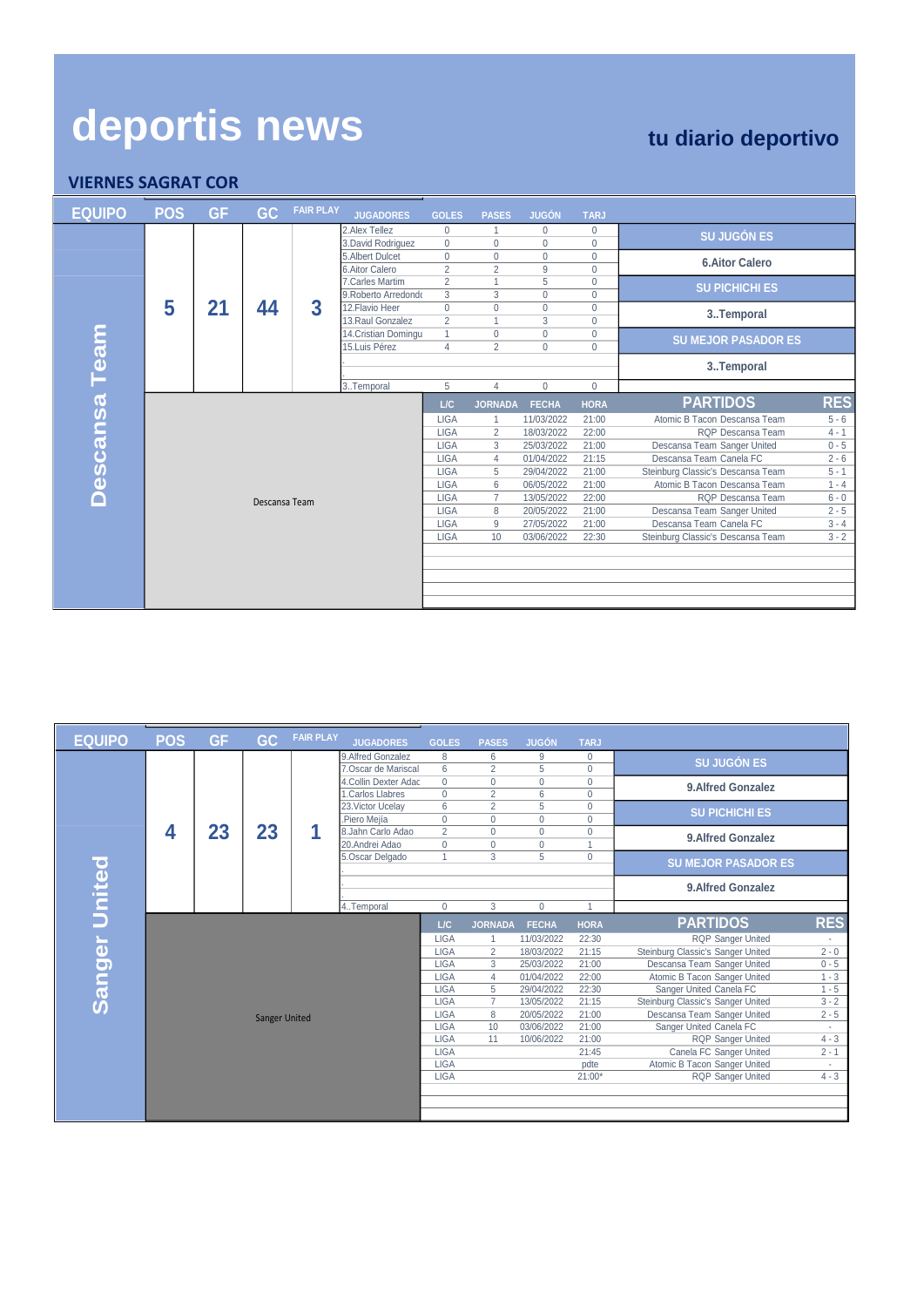| deportis news<br><b>VIERNES SAGRAT COR</b> |            |           |            |                  |                                        |                              |                              |                            |                                     | tu diario deportivo                      |                    |
|--------------------------------------------|------------|-----------|------------|------------------|----------------------------------------|------------------------------|------------------------------|----------------------------|-------------------------------------|------------------------------------------|--------------------|
| <b>EQUIPO</b>                              | <b>POS</b> | <b>GF</b> | GC.        | <b>FAIR PLAY</b> | <b>JUGADORES</b>                       | <b>GOLES</b>                 | <b>PASES</b>                 | <b>JUGÓN</b>               | <b>TARJ</b>                         |                                          |                    |
|                                            |            |           |            |                  | 5.Jordi Velazquez<br>3. Andreu Garcia  | 3<br>$\mathbf{0}$            | 3<br>$\mathbf{0}$            | 5<br>$\Omega$              | $\mathbf 0$<br>$\mathbf 0$          | <b>SU JUGÓN ES</b>                       |                    |
|                                            |            |           |            |                  | 7. Jordi Pardo<br>6.Jordi Carbonell    | $\mathbf{1}$<br>$\Omega$     | $\overline{2}$<br>$\Omega$   | $\Omega$<br>$\Omega$       | $\mathbf{0}$<br>$\mathbf{0}$        | 12.Sergio                                |                    |
|                                            |            |           |            |                  | 8. Sergi Sanchez<br>11. Fran Maldonado | 5<br>5                       | 6<br>11                      | 10<br>3                    | $\mathbf{0}$<br>$\mathbf{0}$        | <b>SU PICHICHI ES</b>                    |                    |
|                                            | 3          | 35        | 23         | 4                | 1.Jorge Giraldo<br>9. Christian Escrig | $\mathbf{0}$<br>$\mathbf{0}$ | $\mathbf{0}$<br>$\mathbf{0}$ | $\mathbf 0$<br>$\mathbf 0$ | $\mathbf{0}$<br>$\mathbf{0}$        | 12.Sergio                                |                    |
|                                            |            |           |            |                  | 15. Ferran Carles<br>14. Pep Valle     | $\mathbf{1}$<br>$\Omega$     | 3<br>$\Omega$                | $\Omega$<br>$\Omega$       | $\mathbf{0}$<br>$\Omega$            | <b>SU MEJOR PASADOR ES</b>               |                    |
|                                            |            |           |            |                  | 21.Alberto Conesa<br>12.Sergio         | 5<br>15                      | $\Omega$<br>$\overline{3}$   | 5<br>13                    | $\mathbf{0}$<br>$\mathsf{O}\xspace$ | 11. Fran Maldonado                       |                    |
|                                            |            |           |            |                  | 5Temporal                              | $\Omega$                     | $\Omega$                     | $\Omega$                   | $\Omega$                            |                                          |                    |
| RQP<br>K                                   |            |           |            |                  |                                        | L/C                          | <b>JORNADA</b>               | <b>FECHA</b>               | <b>HORA</b>                         | <b>PARTIDOS</b>                          | <b>RES</b>         |
|                                            |            |           |            |                  |                                        | <b>LIGA</b>                  |                              | 11/03/2022                 | 22:30                               | <b>RQP Sanger United</b>                 |                    |
|                                            |            |           |            |                  |                                        | <b>LIGA</b>                  | $\overline{2}$               | 18/03/2022                 | 22:00                               | RQP Descansa Team                        | $4 - 1$            |
|                                            |            |           |            |                  |                                        | <b>LIGA</b><br>LIGA          | 3<br>$\overline{4}$          | 25/03/2022<br>01/04/2022   | 22:30<br>22:45                      | Canela FC RQP<br>Steinburg Classic's RQP | $4 - 4$<br>$6 - 1$ |
|                                            |            |           |            |                  |                                        | <b>LIGA</b>                  | 5                            | 29/04/2022                 | 21:45                               | Atomic B Tacon RQP                       | $0 - 6$            |
|                                            |            |           |            |                  |                                        | <b>LIGA</b>                  | $\overline{7}$               | 13/05/2022                 | 22:00                               | RQP Descansa Team                        | $6 - 0$            |
|                                            |            |           | <b>RQP</b> |                  |                                        | <b>LIGA</b>                  | 8                            | 20/05/2022                 | 22:30                               | Canela FC RQP                            | $2 - 2$            |
|                                            |            |           |            |                  |                                        | LIGA                         | 9                            | 27/05/2022                 | 22:30                               | Steinburg Classic's RQP                  | $2 - 1$            |
|                                            |            |           |            |                  |                                        | <b>LIGA</b>                  | 10                           | 03/06/2022                 | 21:45                               | Atomic B Tacon RQP                       | $2 - 3$            |
|                                            |            |           |            |                  |                                        | <b>LIGA</b>                  | 11                           | 10/06/2022                 | 21:00                               | <b>RQP Sanger United</b>                 | $4 - 3$            |
|                                            |            |           |            |                  |                                        | <b>LIGA</b>                  |                              |                            | $21:00*$                            | <b>RQP Sanger United</b>                 | $4 - 3$            |
|                                            |            |           |            |                  |                                        |                              |                              |                            |                                     |                                          |                    |
|                                            |            |           |            |                  |                                        |                              |                              |                            |                                     |                                          |                    |
|                                            |            |           |            |                  |                                        |                              |                              |                            |                                     |                                          |                    |

| <b>EQUIPO</b>       | <b>POS</b>                 | <b>GF</b> | GC | <b>FAIR PLAY</b> | <b>JUGADORES</b>                      | <b>GOLES</b>                     | <b>PASES</b>               | <b>JUGÓN</b>             | <b>TARJ</b>                  |                                                               |                    |
|---------------------|----------------------------|-----------|----|------------------|---------------------------------------|----------------------------------|----------------------------|--------------------------|------------------------------|---------------------------------------------------------------|--------------------|
|                     |                            |           |    |                  | 88. Marcal Navarro<br>10. Pablo Vidal | 5<br>5                           | 5<br>6                     | 8<br>5                   | -1<br>$\mathbf 0$            | <b>SU JUGÓN ES</b>                                            |                    |
|                     |                            |           |    |                  | 8.Marc Cebrián<br>23.Jan Rincón       | 10<br>$\mathbf 0$                | 5<br>$\mathbf 0$           | 5<br>$\mathbf{0}$        | $\mathbf 0$<br>$\mathbf 0$   | 88. Marçal Navarro                                            |                    |
|                     |                            |           |    |                  | 21.Adrià Pascual<br>9.Pol Prat        | $\overline{2}$<br>$\overline{4}$ | $\overline{2}$             | 5<br>5                   | $\mathbf 0$<br>1             | <b>SU PICHICHI ES</b>                                         |                    |
|                     | 1                          | 31        | 14 | 6                | 5.Josep Armengol<br>99. Bruno Faus    | $\overline{2}$<br>$\mathbf{0}$   | $\overline{2}$<br>$\Omega$ | $\mathbf{0}$<br>$\Omega$ | $\mathbf{0}$<br>$\mathbf{0}$ | 8.Marc Cebrián                                                |                    |
| Steinburg Classic's |                            |           |    |                  |                                       |                                  |                            |                          |                              | <b>SU MEJOR PASADOR ES</b>                                    |                    |
|                     |                            |           |    |                  |                                       |                                  |                            |                          |                              | 10. Pablo Vidal                                               |                    |
|                     |                            |           |    |                  | 6Temporal                             | 3                                |                            | $\Omega$                 | $\Omega$                     |                                                               |                    |
|                     |                            |           |    |                  |                                       | L/C                              | <b>JORNADA</b>             | <b>FECHA</b>             | <b>HORA</b>                  | <b>PARTIDOS</b>                                               | <b>RES</b>         |
|                     |                            |           |    |                  |                                       | <b>LIGA</b>                      | $\mathbf{1}$               | 11/03/2022               | 21:45                        | Steinburg Classic's Canela FC                                 | $3 - 1$            |
|                     |                            |           |    |                  |                                       | <b>LIGA</b>                      | $\overline{2}$             | 18/03/2022               | 21:15                        | Steinburg Classic's Sanger United                             | $2 - 0$            |
|                     |                            |           |    |                  |                                       | <b>LIGA</b>                      | 3                          | 25/03/2022               | 21:45                        | Steinburg Classic's Atomic B Tacon                            | $6 - 1$            |
|                     |                            |           |    |                  |                                       | <b>LIGA</b>                      | $\overline{4}$             | 01/04/2022               | 22:45                        | Steinburg Classic's RQP                                       | $6 - 1$            |
|                     |                            |           |    |                  |                                       | <b>LIGA</b>                      | 5                          | 29/04/2022               | 21:00                        | Steinburg Classic's Descansa Team                             | $5 - 1$            |
|                     | <b>Steinburg Classic's</b> |           |    |                  |                                       | <b>LIGA</b>                      | 6                          | 06/05/2022               | 21:45                        | Steinburg Classic's Canela FC                                 | $0 - 4$            |
|                     |                            |           |    |                  |                                       | <b>LIGA</b><br><b>LIGA</b>       | $\overline{7}$             | 13/05/2022               | 21:15                        | Steinburg Classic's Sanger United                             | $3 - 2$            |
|                     |                            |           |    |                  |                                       |                                  | 8<br>$9\,$                 | 20/05/2022<br>27/05/2022 | 21:45<br>22:30               | Steinburg Classic's Atomic B Tacon<br>Steinburg Classic's RQP | $1 - 1$<br>$2 - 1$ |
|                     |                            |           |    |                  |                                       | <b>LIGA</b><br><b>LIGA</b>       | 10                         | 03/06/2022               | 22:30                        | Steinburg Classic's Descansa Team                             | $3 - 2$            |
|                     |                            |           |    |                  |                                       |                                  |                            |                          |                              |                                                               |                    |
|                     |                            |           |    |                  |                                       |                                  |                            |                          |                              |                                                               |                    |
|                     |                            |           |    |                  |                                       |                                  |                            |                          |                              |                                                               |                    |
|                     |                            |           |    |                  |                                       |                                  |                            |                          |                              |                                                               |                    |
|                     |                            |           |    |                  |                                       |                                  |                            |                          |                              |                                                               |                    |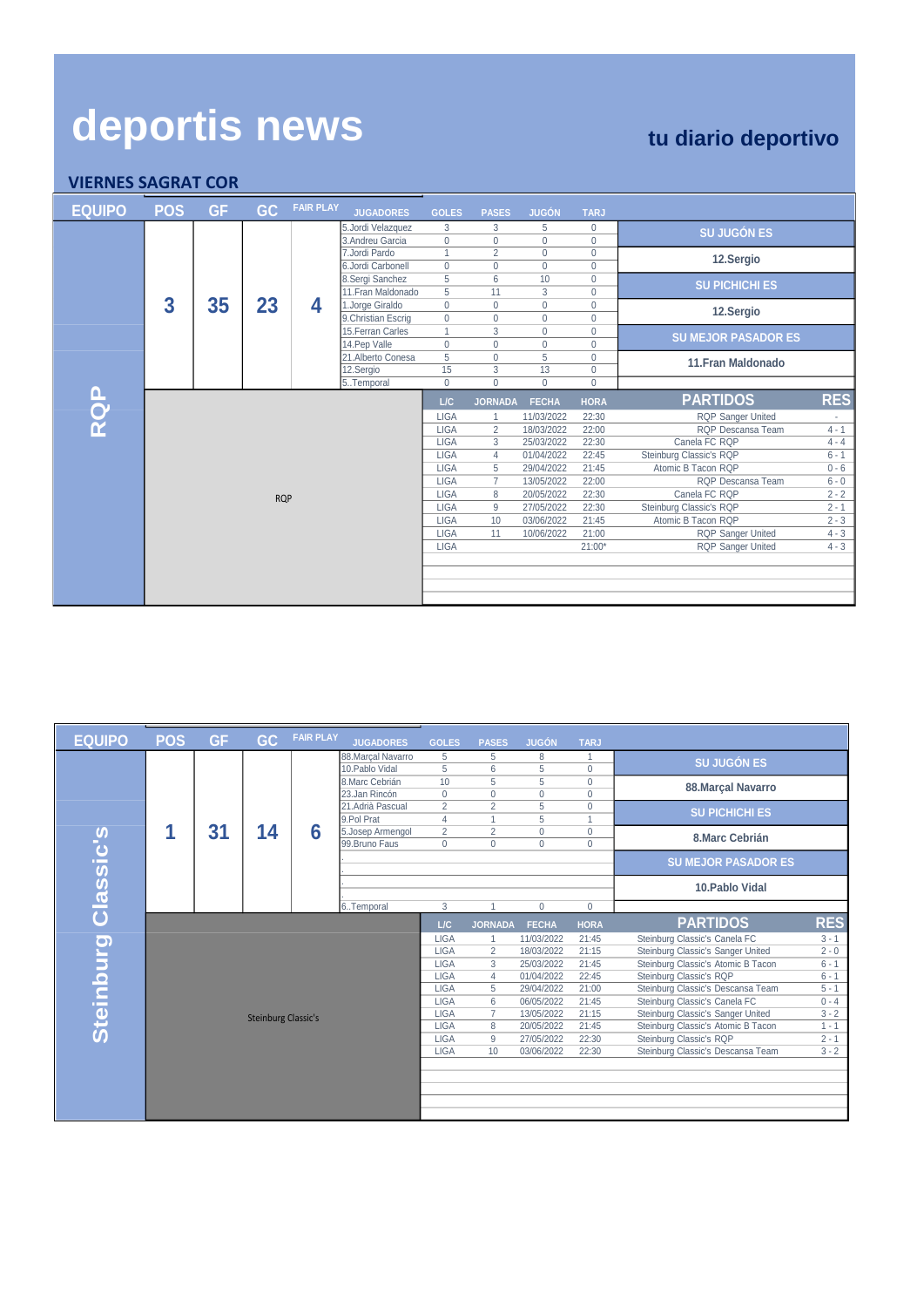### **VIERNES SAGRAT COR**

## **CRUCES PRÓXIMA JORNADA**

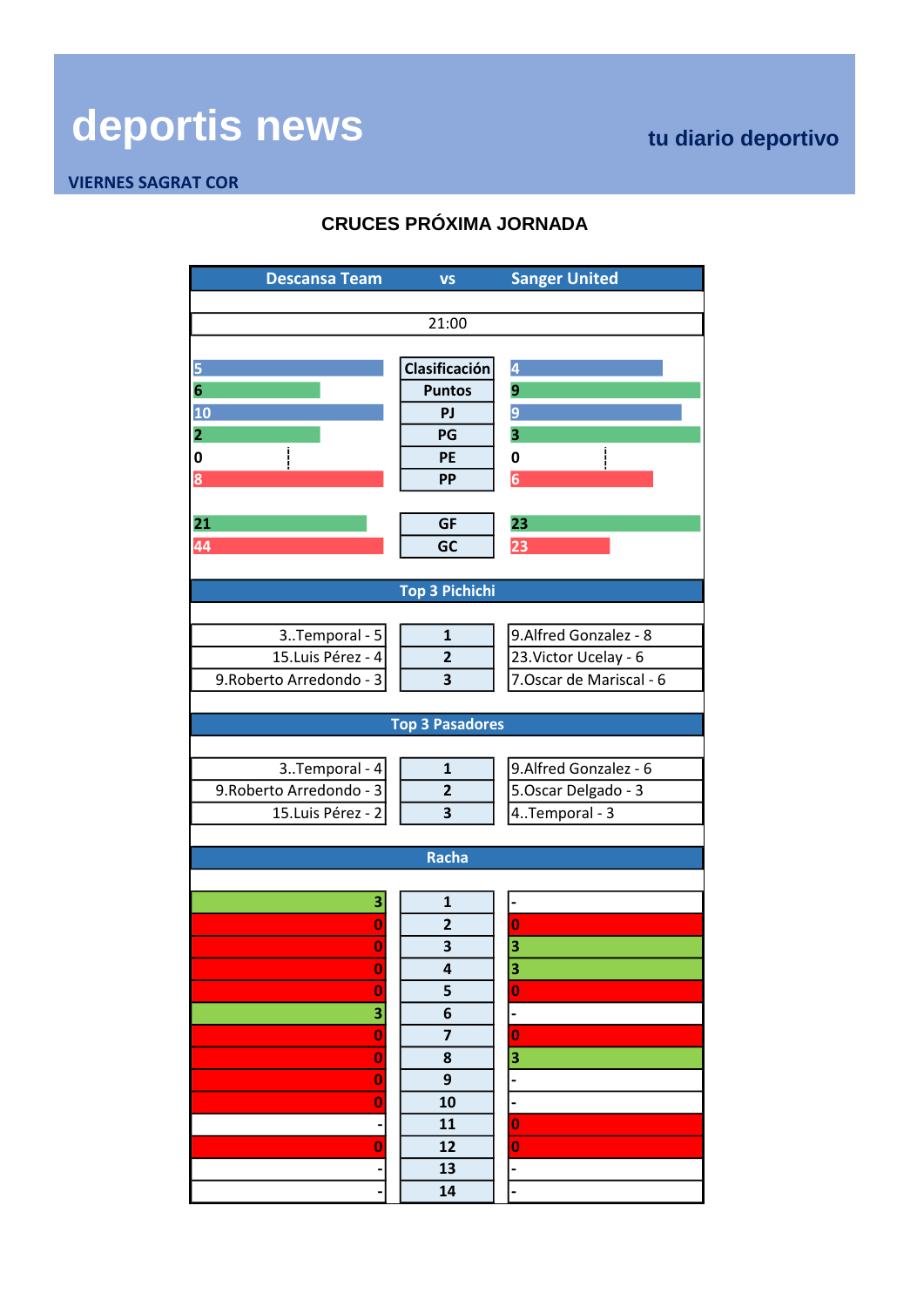### **VIERNES SAGRAT COR**

## **CRUCES PRÓXIMA JORNADA**

| <b>Steinburg Classic's</b> | <b>VS</b>               | <b>RQP</b>              |  |  |  |  |  |  |  |  |
|----------------------------|-------------------------|-------------------------|--|--|--|--|--|--|--|--|
|                            |                         |                         |  |  |  |  |  |  |  |  |
|                            | 21:45                   |                         |  |  |  |  |  |  |  |  |
|                            |                         |                         |  |  |  |  |  |  |  |  |
| $\overline{\mathbf{1}}$    | Clasificación           | $\overline{\mathbf{3}}$ |  |  |  |  |  |  |  |  |
| 25                         | <b>Puntos</b>           | 20                      |  |  |  |  |  |  |  |  |
| 10                         | PJ                      | 10                      |  |  |  |  |  |  |  |  |
| 8                          | PG                      | $6\phantom{1}$          |  |  |  |  |  |  |  |  |
| $\overline{\mathbf{1}}$    | <b>PE</b>               | $\overline{\mathbf{2}}$ |  |  |  |  |  |  |  |  |
| $\mathbf{1}$               | <b>PP</b>               | $\overline{2}$          |  |  |  |  |  |  |  |  |
|                            |                         |                         |  |  |  |  |  |  |  |  |
| 31                         | <b>GF</b>               | 35                      |  |  |  |  |  |  |  |  |
| 14                         | GC                      | 23                      |  |  |  |  |  |  |  |  |
|                            |                         |                         |  |  |  |  |  |  |  |  |
|                            | <b>Top 3 Pichichi</b>   |                         |  |  |  |  |  |  |  |  |
|                            |                         |                         |  |  |  |  |  |  |  |  |
| 8. Marc Cebrián - 10       | $\mathbf{1}$            | 12.Sergio - 15          |  |  |  |  |  |  |  |  |
| 88. Marçal Navarro - 5     | $\mathbf{2}$            | 8. Sergi Sanchez - 5    |  |  |  |  |  |  |  |  |
| 10. Pablo Vidal - 5        | 3                       | 11. Fran Maldonado - 5  |  |  |  |  |  |  |  |  |
|                            |                         |                         |  |  |  |  |  |  |  |  |
| <b>Top 3 Pasadores</b>     |                         |                         |  |  |  |  |  |  |  |  |
|                            |                         |                         |  |  |  |  |  |  |  |  |
| 10. Pablo Vidal - 6        | $\mathbf{1}$            | 11. Fran Maldonado - 11 |  |  |  |  |  |  |  |  |
| 88. Marçal Navarro - 5     | $\overline{\mathbf{c}}$ | 8. Sergi Sanchez - 6    |  |  |  |  |  |  |  |  |
| 8. Marc Cebrián - 5        | 3                       | 15. Ferran Carles - 3   |  |  |  |  |  |  |  |  |
|                            |                         |                         |  |  |  |  |  |  |  |  |
| <b>Racha</b>               |                         |                         |  |  |  |  |  |  |  |  |
|                            |                         |                         |  |  |  |  |  |  |  |  |
| 3                          | $\mathbf{1}$            |                         |  |  |  |  |  |  |  |  |
| 3                          | $\overline{2}$          | 3                       |  |  |  |  |  |  |  |  |
| 3                          | 3                       | $\overline{\mathbf{1}}$ |  |  |  |  |  |  |  |  |
| З                          | 4                       | $\bf{0}$                |  |  |  |  |  |  |  |  |
| 3                          | 5                       | 3                       |  |  |  |  |  |  |  |  |
| $\bf{0}$                   | 6                       |                         |  |  |  |  |  |  |  |  |
| 3                          | $\overline{\mathbf{z}}$ | 3                       |  |  |  |  |  |  |  |  |
| $\overline{\mathbf{1}}$    | 8                       | $\overline{\mathbf{1}}$ |  |  |  |  |  |  |  |  |
| $\overline{\mathbf{3}}$    | 9                       | $\mathbf 0$             |  |  |  |  |  |  |  |  |
| 3                          | 10                      | 3                       |  |  |  |  |  |  |  |  |
|                            | 11                      | 3                       |  |  |  |  |  |  |  |  |
| 3                          | 12                      | 3                       |  |  |  |  |  |  |  |  |
|                            | 13                      |                         |  |  |  |  |  |  |  |  |
|                            | 14                      |                         |  |  |  |  |  |  |  |  |